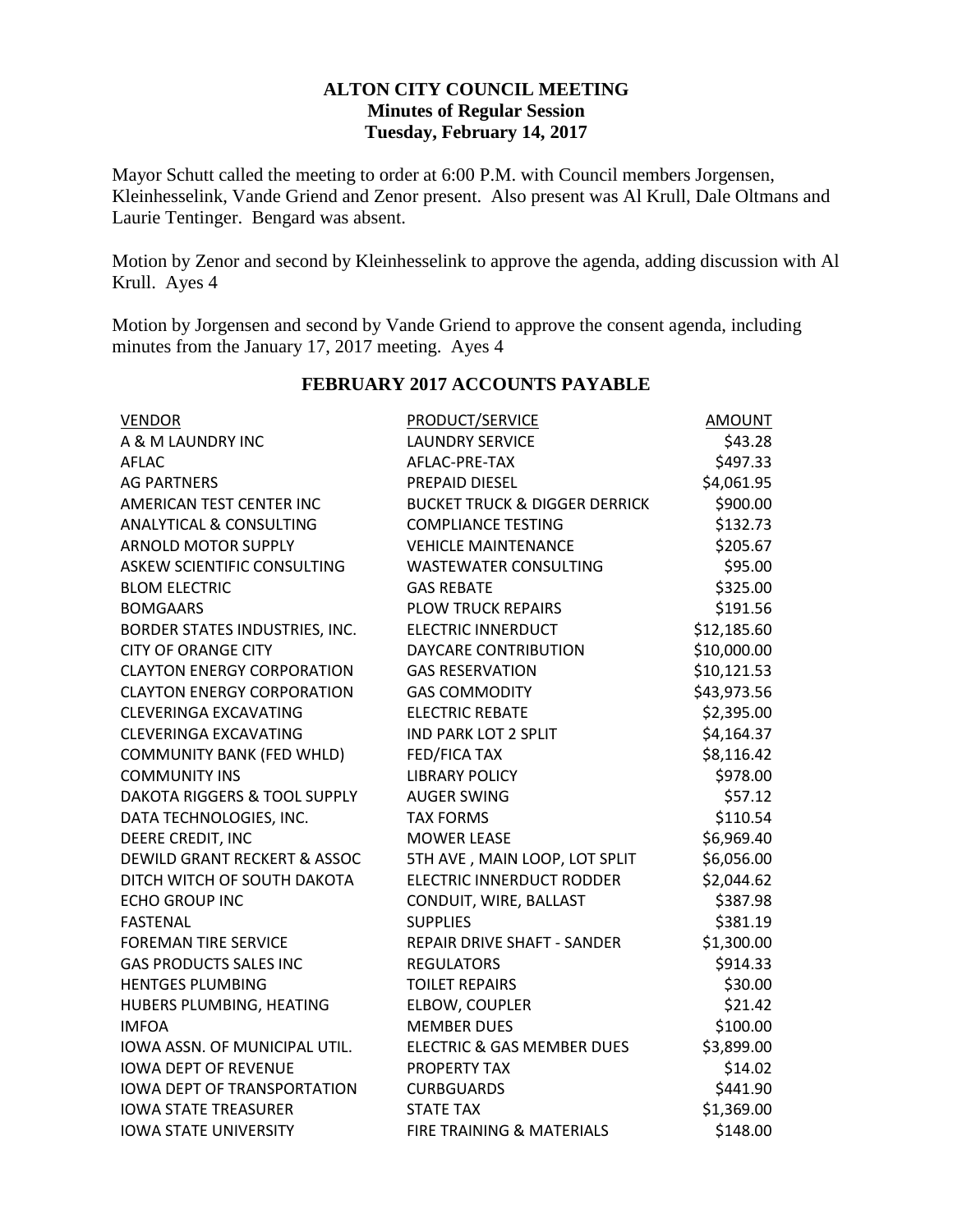| <b>IOWA UTILITIES BOARD</b>          | <b>ELECTRIC &amp; GAS ASSESSMENTS</b> | \$903.00     |
|--------------------------------------|---------------------------------------|--------------|
| <b>IPERS COLLECTIONS</b>             | <b>IPFRS</b>                          | \$4,704.10   |
| KLAY, VELDHUIZEN, BINDNER, DEJONG    | <b>LEGAL FEES</b>                     | \$77.00      |
| KLEINHESSELINK, LEON                 | <b>EMS TRAINING</b>                   | \$80.00      |
| <b>KONZ, BRIAN</b>                   | <b>TRAVEL REIMBURSEMENT</b>           | \$9.79       |
| KRIZ-DAVIS CO.                       | STREET LIGHT, LIBRARY LIGHTS          | \$1,694.94   |
| LAUTZENHISER'S STATIONERY, INC       | <b>MINUTE BOOK</b>                    | \$266.20     |
| <b>MATHESON TRI-GAS IN</b>           | <b>OXYGEN</b>                         | \$48.24      |
| <b>METERING &amp; TECHNOLOGY SOL</b> | <b>WATER METERS</b>                   | \$1,266.16   |
| <b>MID SIOUX OPPORTUNITY</b>         | PROJECT SHARE                         | \$20.00      |
| MIDAMERICAN ENERGY                   | <b>STREET LIGHTS</b>                  | \$173.52     |
| MIKES WELDING & REPAIR               | <b>SUPPLIES</b>                       | \$63.80      |
| MISSOURI RIVER ENERGY SERVICES       | <b>ELECTRIC</b>                       | \$72,803.98  |
| <b>MUNICIPAL UTIL-BILLS</b>          | <b>UTILITIES</b>                      | \$2,737.67   |
| <b>NEAL CHASE LUMBER CO</b>          | <b>SUPPLIES</b>                       | \$488.35     |
| NOTEBOOM ELECTRIC                    | <b>LIGHT BULBS</b>                    | \$25.00      |
| ORANGE CITY MUNICIPAL UTILITIES      | <b>BULK WATER</b>                     | \$6,173.50   |
| ONE OFFICE SOLUTION                  | <b>OFFICE SUPPLIES</b>                | \$8.58       |
| ORANGE CITY HEALTH SYSTEM            | PARAMEDIC ASSIST, HEP B SHOTS         | \$230.00     |
| <b>ORANGE CITY SANITATION</b>        | <b>GARBAGE HAULING</b>                | \$6,659.85   |
| <b>PAYROLL</b>                       | <b>TOTAL PAYROLL CHECKS</b>           | \$23,985.84  |
| PURVIS, WESLEY                       | <b>GAS REBATE</b>                     | \$200.00     |
| SIOUX COUNTY EMS ASSOCIATION         | <b>EMS TRAINING</b>                   | \$225.00     |
| <b>SIOUX COUNTY RECORDER</b>         | <b>RECORDING FEE</b>                  | \$22.00      |
| <b>SIOUX COUNTY SHERIFF</b>          | SIOUX COUNTY COMM CENTER              | \$7,364.00   |
| SIOUXLAND PRESS                      | <b>PUBLICATIONS</b>                   | \$35.60      |
| <b>SPIREWORKS CREATIVE</b>           | <b>WEBSITE MANAGEMENT</b>             | \$220.00     |
| STEVE CRAIG/SLC POOL CONS            | CPO CERTIFICATIONS & CONT. ED         | \$930.00     |
| T & L TOOLS                          | WRENCH SET, SOCKET SET, TOOLS         | \$620.14     |
| TREASURER - STATE OF IOWA            | <b>SALES TAX</b>                      | \$5,024.00   |
| TRITECH EMERGENCY SYSTEMS INC        | <b>RESCUE BILLING</b>                 | \$165.00     |
| U S CELLULAR                         | <b>CELL PHONES</b>                    | \$65.05      |
| UNITYPOINT CLINIC-OCC MED            | MUCCA MEMBERSHIP DUES                 | \$87.00      |
| <b>QUINTIN VAN-ES</b>                | REIMBURSE EMS REGISTRATION            | \$45.00      |
| <b>VERIZON</b>                       | <b>CELL PHONES</b>                    | \$566.36     |
| <b>VISA</b>                          | SUPPLIES, TRAINING                    | \$959.67     |
| WELLMARK BLUE CROSS/BLUE SHIELD      | <b>GROUP INSURANCE</b>                | \$6,752.60   |
| <b>WEST IOWA TELEPHONE</b>           | TELEPHONE, FAX, INTERNET              | \$556.94     |
| <b>WILLIAMS &amp; CO</b>             | <b>GASB 68 IPERS LIABILITY REPORT</b> | \$1,610.00   |
|                                      | TOTAL ACCOUNTS PAYABLE CHECKS         | \$270,499.40 |

**KRULL DEVELOPMENT:** Al Krull presented a potential development plan to the Council and inquired about possible incentives for the development. The Mayor will have the Economic Development Commission review and make recommendations to the Council

Krull left at 6:17 P.M.

**HAWKEYE ROAD:** The City's Engineer at DGR recommended that the City make the final payment to Cleveringa Excavating for the completion of Industrial Park Street Lot 2 Split Project.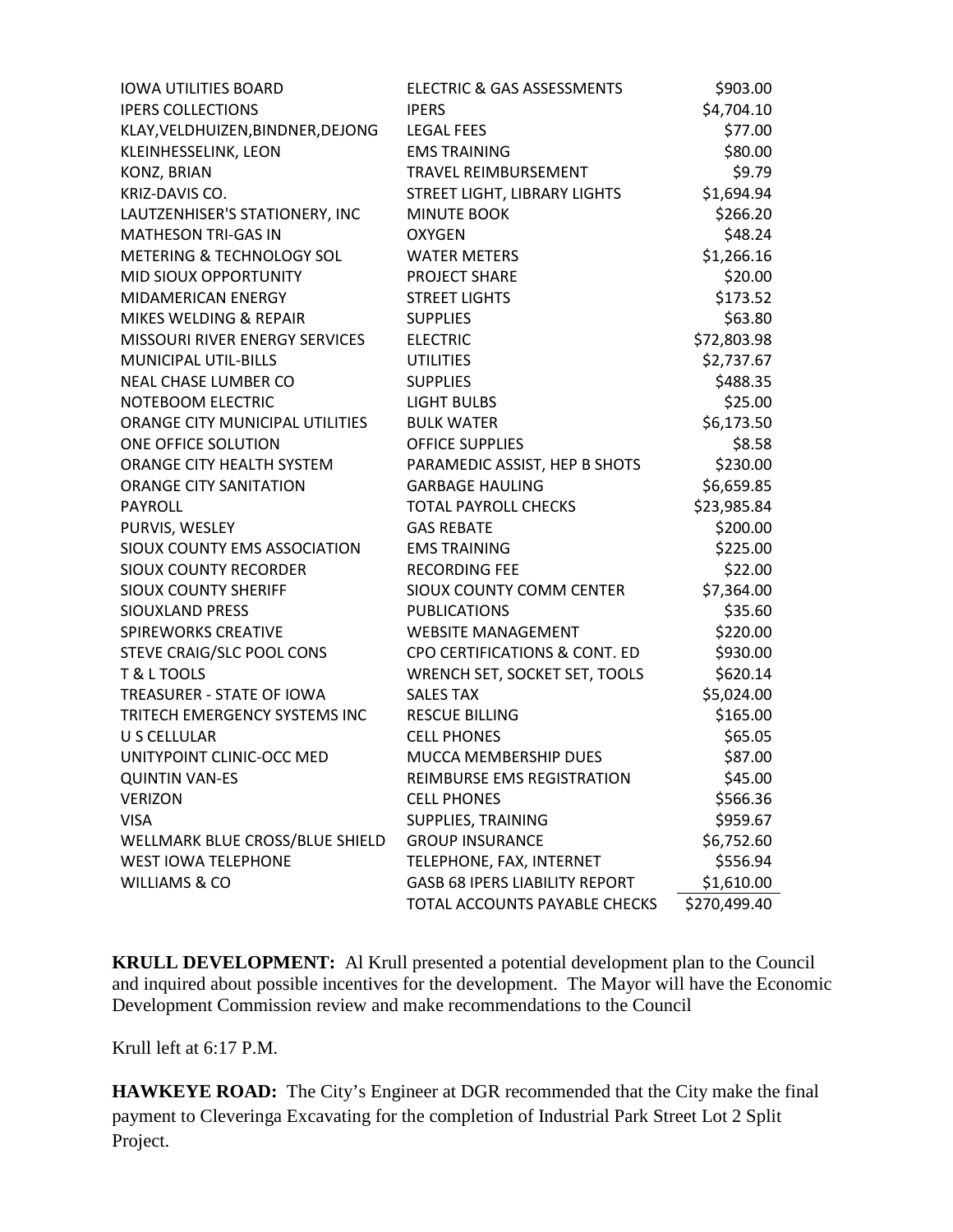**RESOLUTION 17-4 "RESOLUTION ACCEPTING WORK"** was introduced and moved for adoption by Council Member Kleinhesselink. Zenor seconded the motion to adopt.

On roll call vote: Ayes: Kleinhesselink, Jorgensen, Vande Griend, Zenor Nays: None Absent: Bengard

Whereupon the Mayor declared the Resolution duly adopted.

**5<sup>TH</sup> AVENUE STREET PROJECT:** The Mayor opened the public hearing for the 5<sup>th</sup> Avenue Street Project at 6:19 PM. No oral or written comments were received. Oltmans informed the Council that bids came in under the City Engineer's estimate, and that the project will begin before school is out and is to be completed prior to school starting. The public hearing was closed at 6:22 P.M.

**RESOLUTION 17-9 "RESOLUTION ADOPTING PLANS, SPECIFICATIONS, FORM OF CONTRACT AND ESTIMATED COST FOR THE 5TH AVENUE PAVING IMPROVEMENTS"** was introduced and moved for adoption by Council Member Zenor. Jorgensen seconded the motion to adopt.

On roll call vote: Ayes: Kleinhesselink, Jorgensen, Vande Griend, Zenor Nays: None Absent: Bengard

Whereupon the Mayor declared the Resolution duly adopted.

**RESOLUTION 17-10 "RESOLUTION MAKING AWARD OF CONTRACT FOR THE 5TH AVENUE PAVING IMPROVEMENTS"** was introduced and moved for adoption by Council Member Zenor. Jorgensen seconded the motion to adopt.

On roll call vote: Ayes: Kleinhesselink, Jorgensen, Vande Griend, Zenor Nays: None Absent: Bengard

Whereupon the Mayor declared the Resolution duly adopted.

#### **RESOLUTION 17-11 "RESOLUTION APPROVING CONTRACT AND BOND FOR THE 5TH AVENUE PAVING IMPROVEMENTS"** was introduced and moved for adoption by Council Member Zenor. Jorgensen seconded the motion to adopt.

On roll call vote: Ayes: Kleinhesselink, Jorgensen, Vande Griend, Zenor Nays: None Absent: Bengard

Whereupon the Mayor declared the Resolution duly adopted.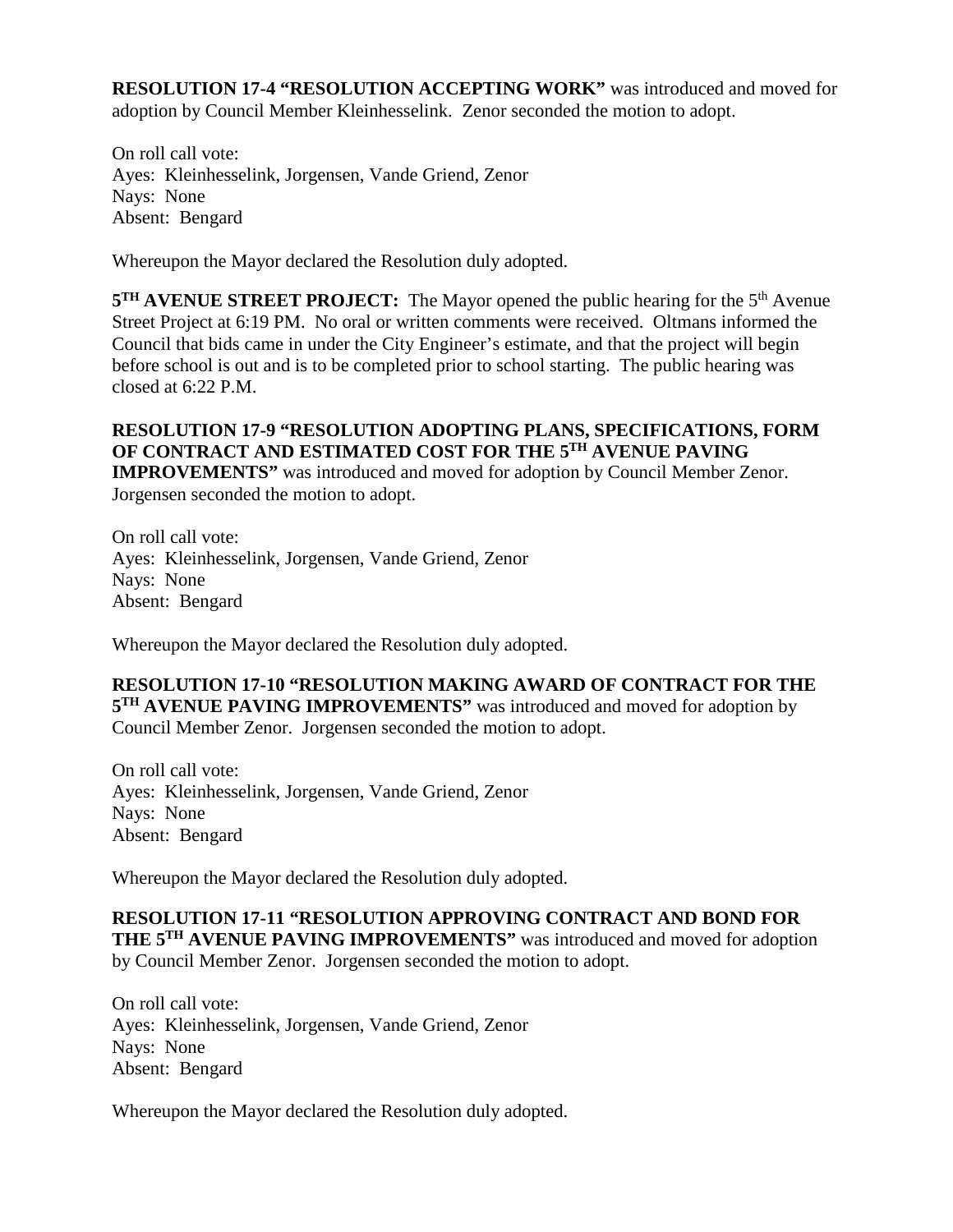**EAST WATER AND GAS LOOPING PROJECT:** The Mayor opened the public hearing for the East Water and Gas Looping Project at 6:24 PM. No oral or written comments were received. Oltmans informed the Council that bids came in under the City Engineer's estimate. The public hearing was closed at 6:27 P.M.

# **RESOLUTION 17-12 "RESOLUTION ADOPTING PLANS, SPECIFICATIONS, FORM OF CONTRACT AND ESTIMATED COST FOR THE SE WATER LOOP**

**IMPROVEMENTS"** was introduced and moved for adoption by Council Member Kleinhesselink. Vande Griend seconded the motion to adopt.

On roll call vote: Ayes: Kleinhesselink, Jorgensen, Vande Griend, Zenor Nays: None Absent: Bengard

Whereupon the Mayor declared the Resolution duly adopted.

**RESOLUTION 17-13 "RESOLUTION MAKING AWARD OF CONTRACT OR SE WATER LOOP IMPROVEMENTS"** was introduced and moved for adoption by Council Member Kleinhesselink. Vande Griend seconded the motion to adopt.

On roll call vote: Ayes: Kleinhesselink, Jorgensen, Vande Griend, Zenor Nays: None Absent: Bengard

Whereupon the Mayor declared the Resolution duly adopted.

**RESOLUTION 17-14 "RESOLUTION APPROVING CONTRACT AND BOND FOR SE WATER LOOP IMPROVEMENTS"** was introduced and moved for adoption by Council Member Kleinhesselink. Vande Griend seconded the motion to adopt.

On roll call vote: Ayes: Kleinhesselink, Jorgensen, Vande Griend, Zenor Nays: None Absent: Bengard

Whereupon the Mayor declared the Resolution duly adopted

**LIQUOR LICENSE:** Sioux Golf & Country Club submitted a request for renewal of their liquor license with outdoor service and Sunday sales.

Motion by Vande Griend and second by Kleinhesselink to approve the liquor license with outdoor service and Sunday sales for Sioux Golf & Country Club. Ayes 4

10<sup>th</sup> St Pub submitted a request for renewal of their liquor license with outdoor service.

Motion by Vande Griend and second by Kleinhesselink to approve the liquor license with outdoor service for 10<sup>th</sup> St Pub. Ayes 4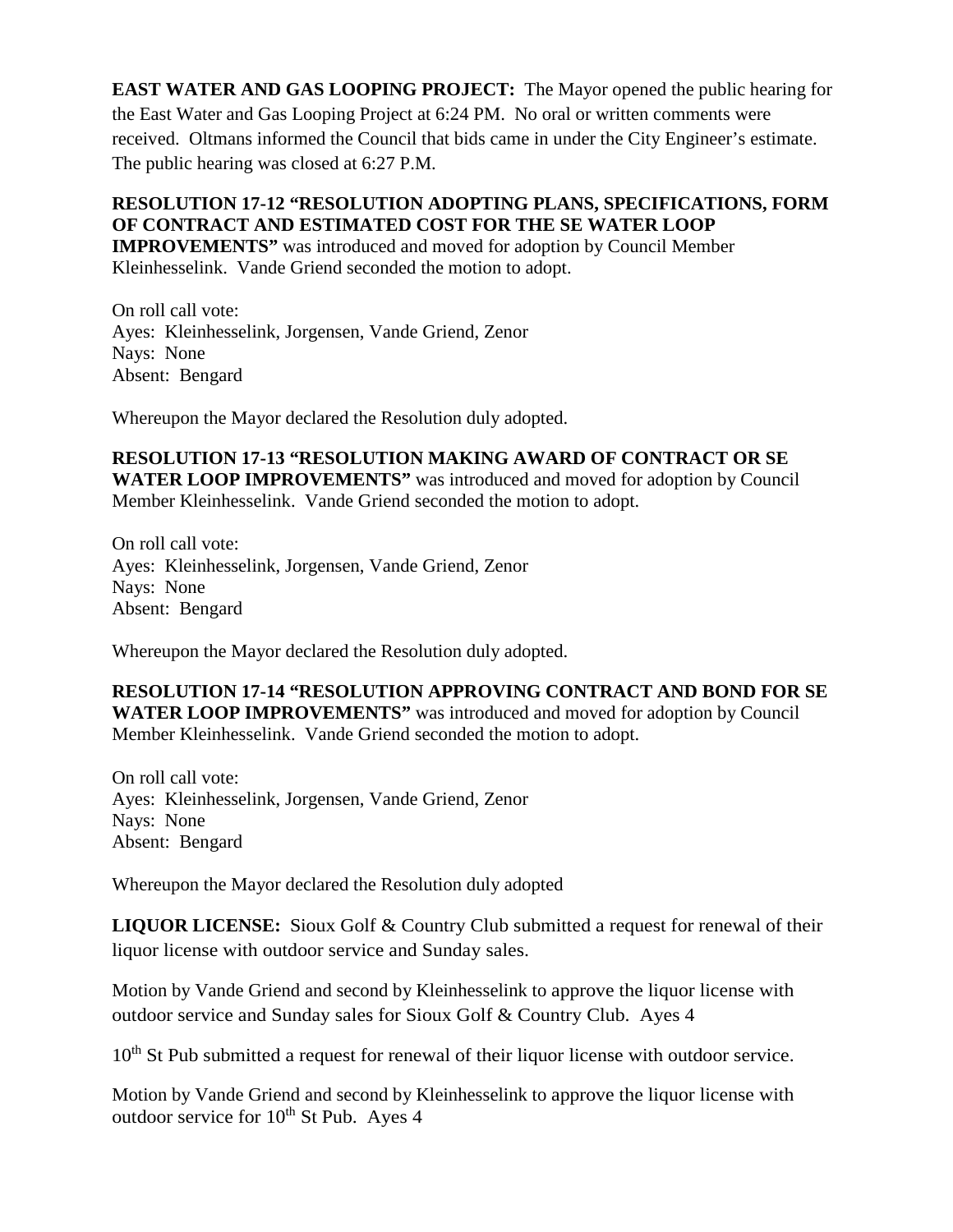#### **TRANSFER OF FUNDS:**

## **RESOLUTION 17-7 "A RESOLUTION OF THE CITY COUNCIL OF ALTON, IOWA MAKING BUDGETED TRANSFER OF FUNDS FROM THE RUT FUND AND THE LOCAL OPTION SALES TAX FUNDS TO CAPITAL STREETS FUND"**

was introduced and moved for adoption by Council Member Zenor. Jorgensen seconded the motion to adopt.

On roll call vote: Ayes: Kleinhesselink, Jorgensen, Vande Griend, Zenor Nays: None Absent: Bengard

Whereupon the Mayor declared the Resolution duly adopted.

**CHAMBER:** Vande Griend updated the Council on the status of the new Chamber float. Discussion was had on allowing a City pick up to pull the float in parades.

#### **PERSONNEL:**

**RESOLUTION 17-15 "A RESOLUTION OF THE CITY COUNCIL OF ALTON, IOWA, SETTING SALARIES AND WAGES FOR APPOINTED OFFICERS AND EMPLOYEES OF THE CITY FOR FISCAL YEAR 2016-2017"** was introduced and moved for adoption by Council Member Jorgensen. Kleinhesselink seconded the motion to adopt.

On roll call vote: Ayes: Kleinhesselink, Jorgensen, Vande Griend, Zenor Nays: None Absent: Bengard

Whereupon the Mayor declared the Resolution duly adopted.

**BUDGET:** Oltmans reviewed the City's proposed fiscal year 2017-2018 budget with the Council.

**RESOLUTION 17-8 "A RESOLUTION OF THE CITY COUNCIL OF ALTON, IOWA SETTING TIME AND PLACE FOR A PUBLIC HEARING FOR THE PURPOSE OF RECEIVING WRITTEN AND ORAL COMMENTS ON THE CITY'S PROPOSED FISCAL YEAR 2017-2018 BUDGET"** was introduced and moved for adoption by Council Member Zenor. Jorgensen seconded the motion to adopt.

On roll call vote: Ayes: Kleinhesselink, Jorgensen, Vande Griend, Zenor Nays: None Absent: Bengard

Whereupon the Mayor declared the Resolution duly adopted.